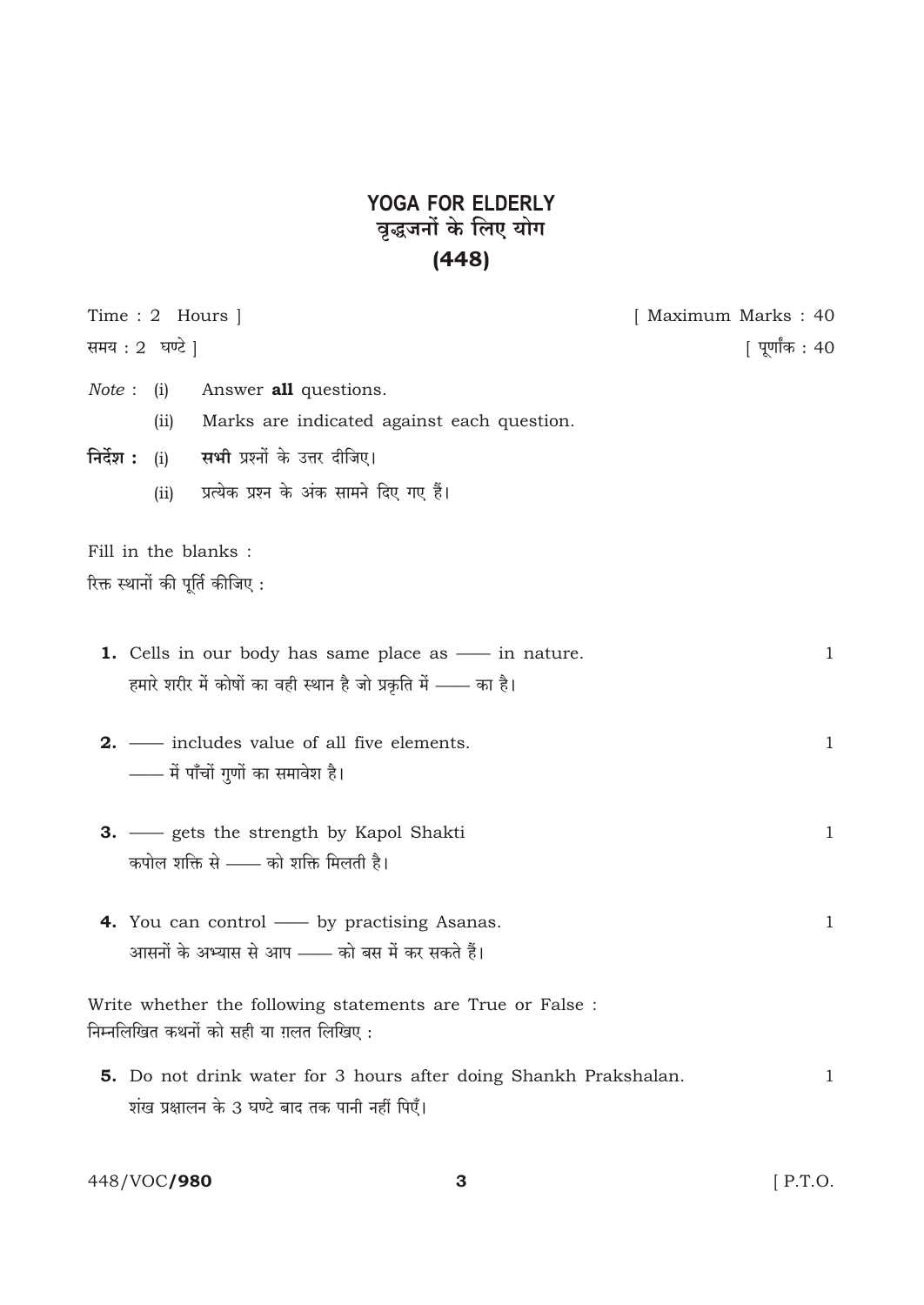| 6. We should drink lots of water while eating food.                                                                                        | $\mathbf{1}$ |
|--------------------------------------------------------------------------------------------------------------------------------------------|--------------|
| खाने के साथ हमें खूब पानी पीना चाहिए।                                                                                                      |              |
| 7. There is a corelation between food, nutrition and health.<br>आहार, पोषण और स्वास्थ्य के बीच एक सकारात्मक सम्बन्ध है।                    | $\mathbf{1}$ |
| 8. Meditation is equally beneficial for everybody.<br>ध्यान सबके लिए समान रूप से उपयोगी है।                                                | $\mathbf{1}$ |
| Answer the following questions in one word or one sentence :<br>निम्नलिखित प्रश्नों के उत्तर <b>एक</b> शब्द या <b>एक</b> वाक्य में लिखिए : |              |
| 9. Name <i>five</i> elements found in the nature.<br>प्रकृति में पाये जाने वाले <b>पाँच</b> तत्त्वों के नाम लिखिए।                         | $\mathbf{1}$ |
| <b>10.</b> Air is related to which part of the body?<br>वायु का शरीर के किस अंग से सम्बन्ध है?                                             | $\mathbf{1}$ |
| 11. Shankh Prakshalan should not be done by which people?<br>शंख प्रक्षालन किसे नहीं करना चाहिए?                                           | $\mathbf{1}$ |
| 12. How should the place for practising Asanas be?<br>अभ्यास करने का स्थान कैसा होना चाहिए?                                                | $\mathbf{1}$ |
| Answer the following questions in $4$ or $5$ sentences :<br>निम्नलिखित प्रश्नों के उत्तर <i>4</i> या <i>5</i> वाक्यों में लिखिए :          |              |
| 13. How many types of Niyam are there? Write down their names in series.<br>नियम कितने होते हैं? इनके नाम क्रम से लिखिए।                   | $\mathbf 2$  |
| 14. Write down the beneficial effects of Bhujangasan.<br>भुजंगासन के लाभ लिखिए।                                                            | 2            |
| <b>15.</b> What is the importance of prayer in old age? Write briefly.<br>वृद्धावस्था में प्रार्थना का क्या महत्व है? संक्षेप में लिखिए।   | $\mathbf 2$  |